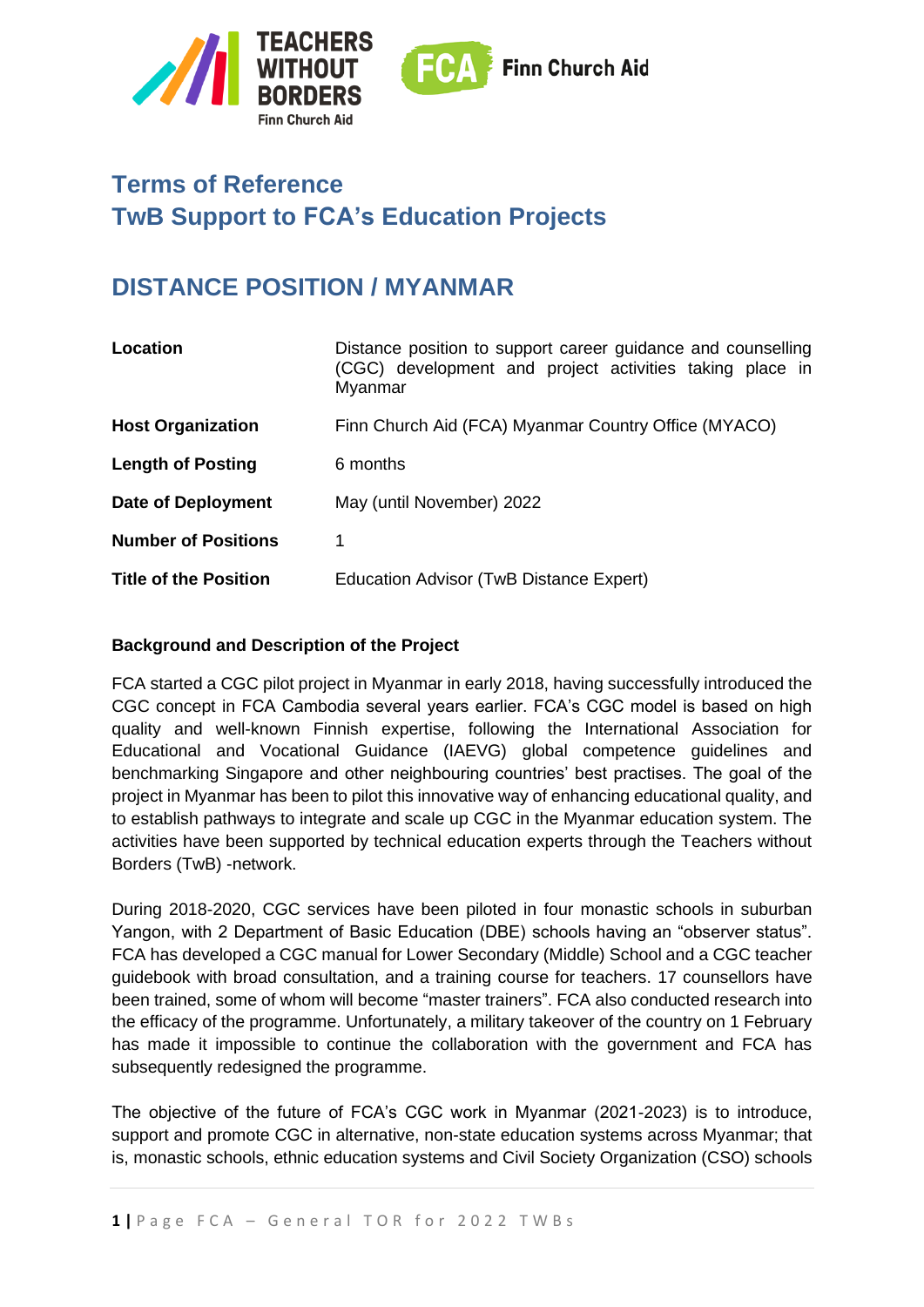

in ethnic minority areas. To this end, FCA will work closely with a range of education stakeholders. Our role is to lead on project design and planning, monitoring and evaluation, technical guidance, project cycle management support, and coordination and networking. During 2021-2023, the project will have three interconnected objectives:

- **Objective 1**: **Teachers and other education personnel from non-state education providers in Myanmar (monastic schools, ethnic education systems and CSO schools incl. Myanmar Mobile Education organization MyME) have increased capacity on CGC**. This will include: a) supporting and coaching CGC master trainers to disseminate CGC training for school counsellors; b) providing the master trainers with ongoing professional development support; c) developing the knowledge base and relevant tools and materials for use by trained teacher-counsellors and other education personnel.
- **Objective 2**: **Secondary school students in monastic schools have access to and benefit from student counselling services.** This will include: a) planning and organising CGC services and curricula for children in existing and new monastic schools; b) engaging parents, wider communities, and other education stakeholders including the Monastic Education Development Group and other Education Development Partners.
- **Objective 3**: **Education personnel from non-state education providers and key stakeholders have increased awareness of CGC and institutional capacity**. This will include: a) engaging with ethnic/CSO education providers and their constituencies; b) conducting and disseminating research into the efficacy and impact of school-based student counselling services; c) organising events for senior education personnel to learn from counterparts in Association of Southeast Asian Nations (ASEAN, including Cambodia and Thailand).

## **Volunteer's Main Tasks May Include**

- Co-review and update the contents for the revised Lower Secondary Level Career Guidance Counselling Manual (Including the thematic chapters such as psychosocial support education, peace education and environmental education), in coordination with MYACO team, CGC Master Trainers, and Senior Education personnel from partner organizations
- Plan and co-develop high school level Career Guidance Counselling Manual/materials (including thematic chapters such as vocational education, psychosocial support education) and supporting tools (worksheet, checklists, lesson schedule planning, assessment forms, coaching and mentoring forms) based on the local context
- Co-plan and provide skill-up CGC Master Training to CGC Master Trainers
- Participate in CGC consultation workshops/meetings and consult with a range of local and international education stakeholder

#### **Position-Specific Qualifications and Competencies**

• Background in Education with expertise and experience in career guidance and counselling in Finland.